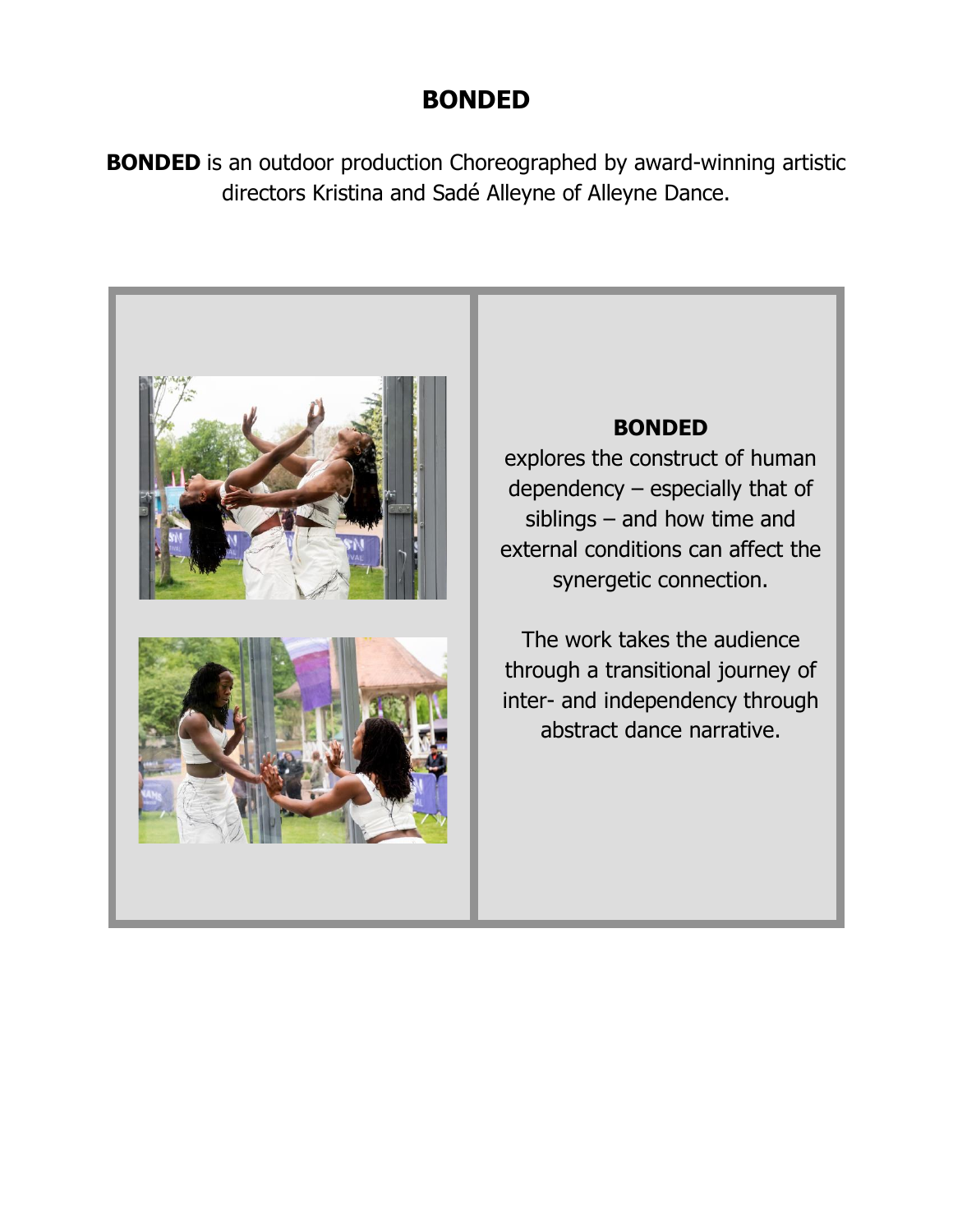

The piece starts with a physical divide present on stage.

This physical divide can be pushed and rotated 360 degrees.

The set fills with mist from the inside and releases out into the open air once a door is open.



There are two delicate white sheets that will be pulled down and revealed.

These sheets have drawings that represent the connection and disconnection of the siblings.

You can also find these drawings on the white tops and white bottoms of their costumes.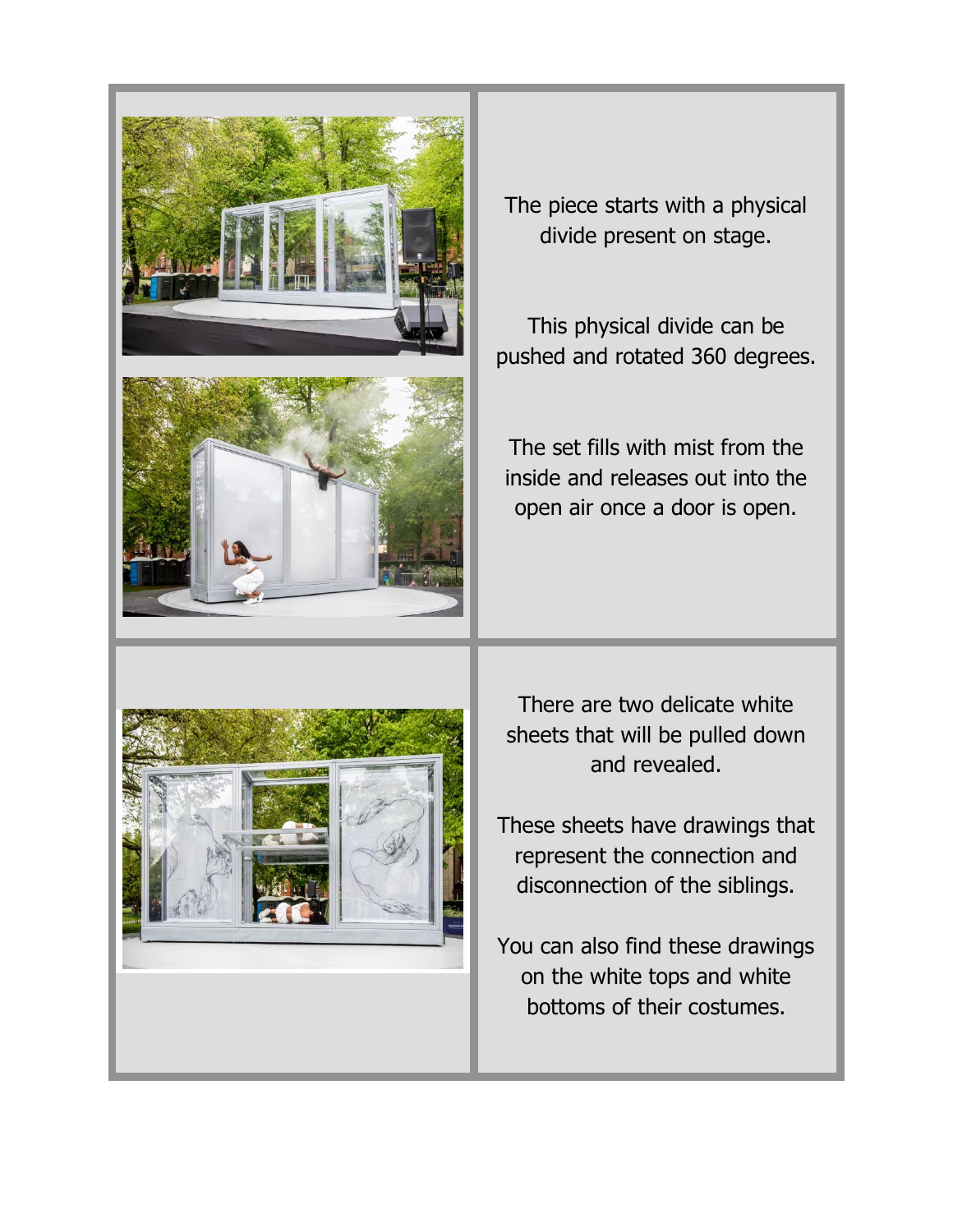#### **BONDED** is split into 5 sections: **Womb, Life, Imbalance, Dependency, Moving On**



#### **Womb**

There are two performers. As siblings, they start in the big metal and plastic structure, physicalising the energy of being connected and moving around each other in this confined space.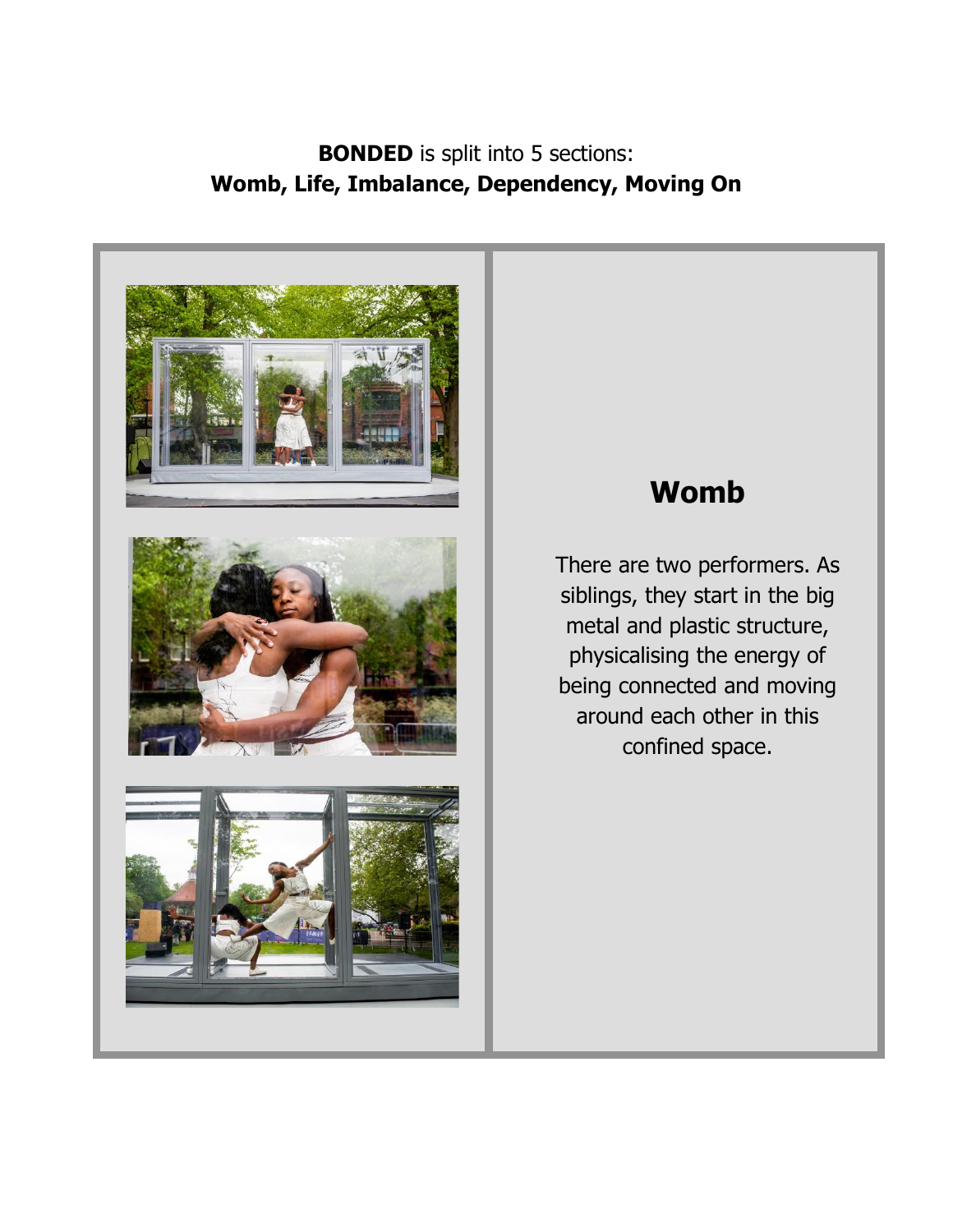

## **Life**

The performers then exit in opposite directions with their movements mirror each other, still experiencing life together.

This divide, though keeping the performers and their sibling bond apart, also demonstrate their connection as we see them moving and responding to external factors in the same identical manner.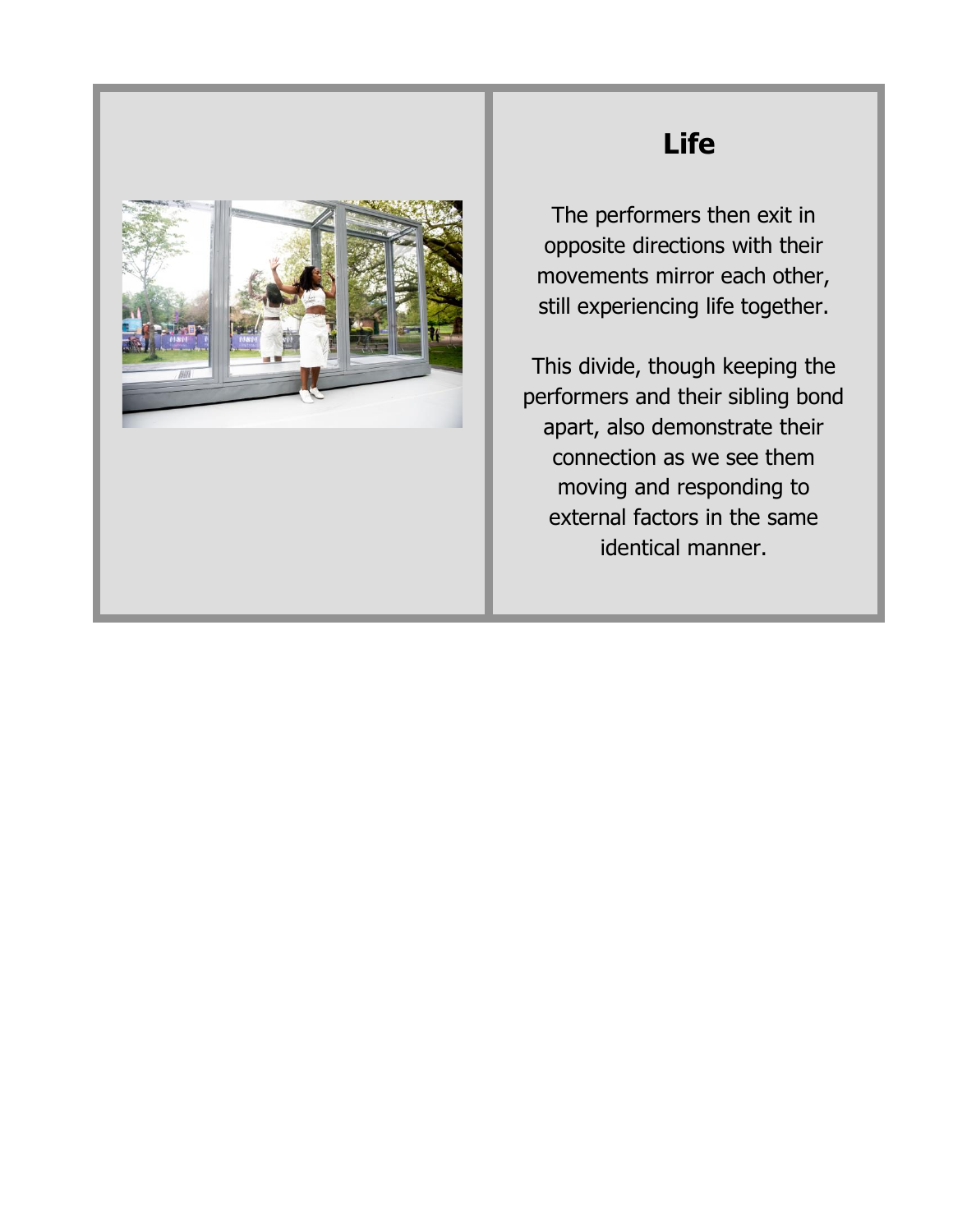



## **Imbalance**

At a certain point, the connection is broken and the performers' synergy interrupted, causing an imbalance. One performer feels less than the other, with their movements fluctuating and the energies going up and down.

The performers begin to interact more with the set, pushing it to move around 360 degrees.

As one performer becomes less able to keep up, physically and mentally and we begin, for the first time, to see them as two individuals.

We are not focused on one sibling over the other; Rather they are now individually experiencing life and going through their own journeys.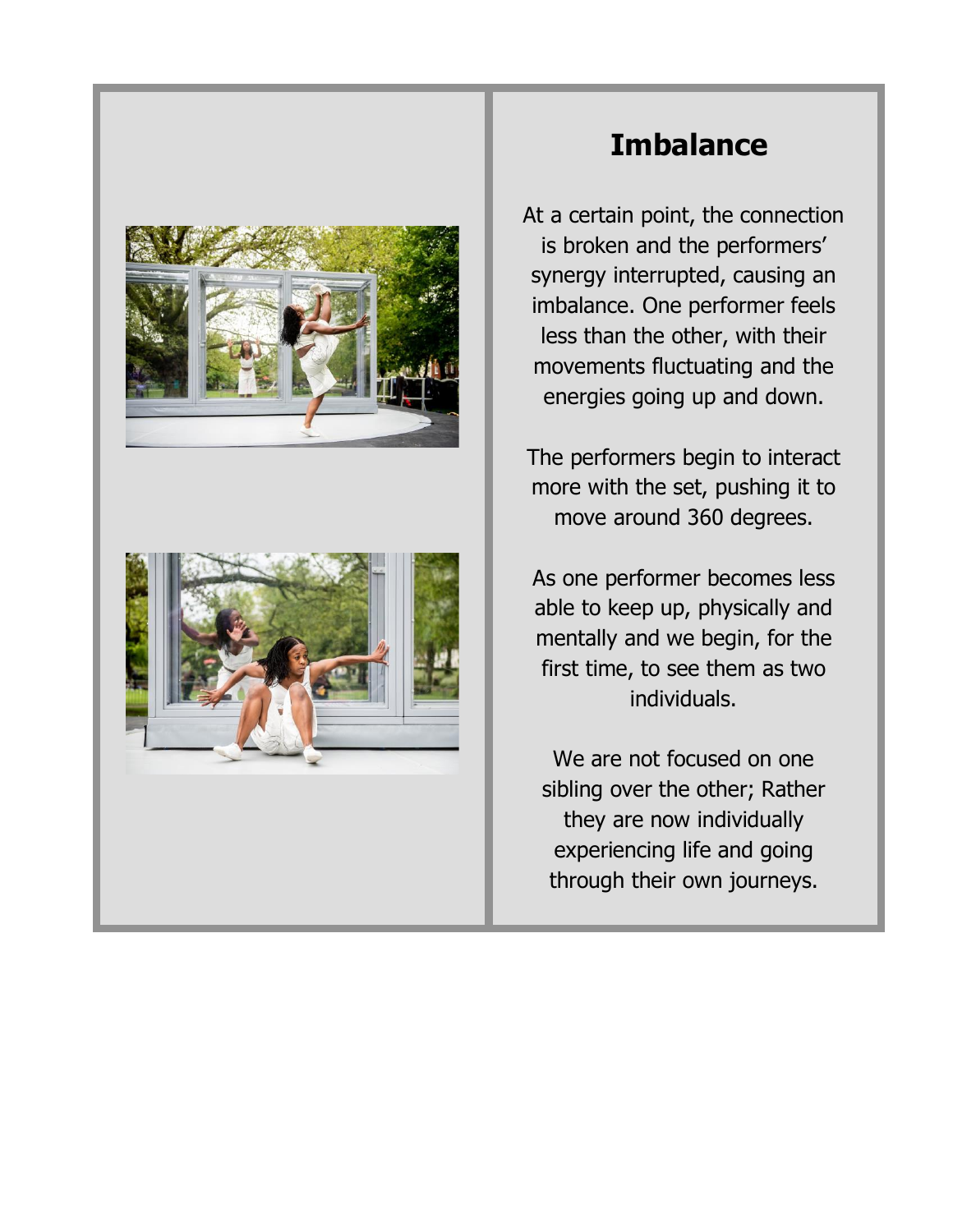

## **Dependency**

As the physical bond slowly deteriorates the internal bond of love, support and connection strengthens.

We begin to notice the different needs of each sibling, as both need more lifting from one another but in different ways.

One of the performers enter the set as it fills with mist, and they disappear from the audience.

The other performer then runs around and pushes the set until they can see their sibling again.